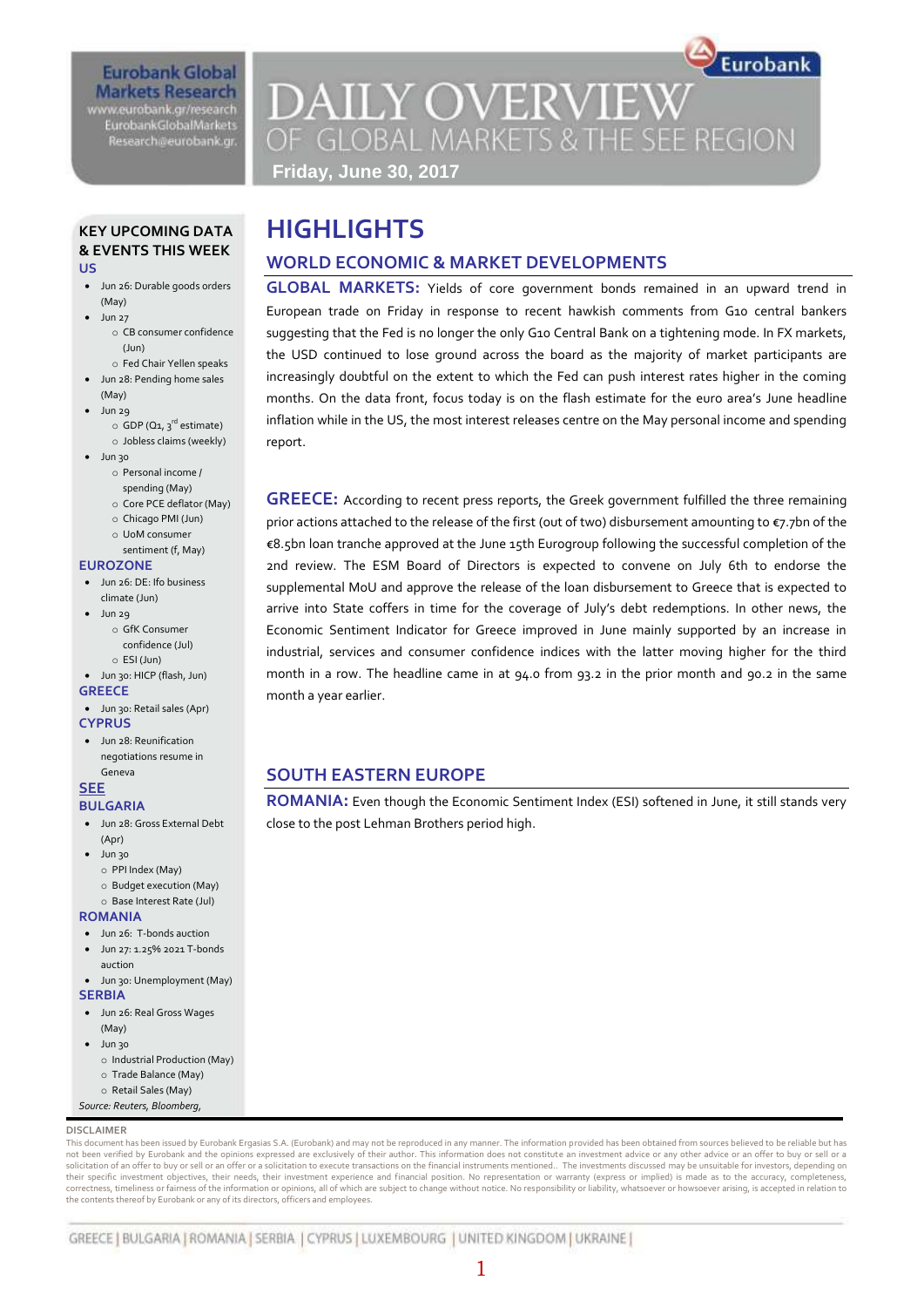November 14, 2013

June 30, 2017







*Source: Reuters, Bloomberg, Eurobank Research*

## **AILY OVERVIEW** OF GLOBAL MARKETS & THE SEE REGION

### **Latest world economic & market developments GLOBAL MARKETS**

Yields of core government bonds remained in an upward trend in European trade on Friday in response to recent hawkish comments from G10 central bankers suggesting that the Fed is no longer the only G10 Central Bank on a tightening mode. UK Gilts were among the main underperformers with the 10-yr yield hitting a three-month intraday session peak of 1.29% earlier today before retreating to levels around 1.255% at the time of writing, remaining though well above last week's 1.035% settlement. With the 10-yr Bund yield hovering around 0.44% at the time of writing after marking a three-month peak of 0.475% earlier in the day, the spread against its UK counterpart was standing close to 81.5bps, the widest over the last two months. Meanwhile, the 10-yr US/Bund yield spread was hovering around 185bps, just 3bps wider from Thursday's seven-month closing low. In FX markets, the USD continued to lose ground as the majority of market participants are increasingly doubtful on the extent to which the Fed can push interest rates higher in the coming months. The DXY index hit a fresh year-to-date low of 95.470 earlier today recording cumulative losses of c. 6.5% so far this year failing to capitalize on an upward revision in US Q1 GDP by 0.2ppts to 1.4%saar mainly thanks to firmer consumer spending. Supported by a broadly weaker US currency, higher than expected June inflation data from Germany and Spain and a 1.9pts increase in the European Commission's economic sentiment index for June to a new 10-year high of 111.1, EUR/USD extended recent gains hitting a fresh multi-month high of 1.1445. GBP was also firmer across the board moving above 1.3000 against USD at some point earlier today before retreating modestly to levels around 1.2990 at the time of writing, poised for weekly gains to the tune of c. 2%. UK Prime Minister Theresa May won a crucial vote of confidence in the 650-seat House of Commons on Thursday by 323 to 309, after MPs endorsed the Queen's Speech and effectively approved the creation of a Conservative-led coalition government with Norther Ireland's DUP on "a confidence and supply" basis. On the data front, focus today is on the flash estimate for the euro area's June headline inflation while in the US, the most interest releases centre on the May personal income and spending report. **GREECE**

According to recent press reports, the Greek government fulfilled the three remaining prior actions attached to the release of the first (out of two) disbursement amounting to €7.7bn of the €8.5bn loan tranche approved at the June 15th Eurogroup following the successful completion of the 2nd review; (i) extension of the voluntary contribution of the shipping industry; (ii) recalculation and processing of pension claims applied in the period between May and December 2016; and (iii) launch of the tender for the Hellenic Gas Transmission System Operator S.A. (DESFA). In addition to the above, a Supreme Court deputy prosecutor revoked yesterday a previous ruling against three HRADF BoD officials from Spain, Italy and Slovakia who faced charges stemming from a sale-and-leaseback transaction of state-owned buildings. According to the local press, Spain had warned that it would block the release of the loan disbursement unless the Greek State granted immunity to the three European officials. The ESM Board of Directors is expected to convene on July 6th to endorse the supplemental MoU and approve the release of the €7.7bn loan disbursement to Greece that is expected to arrive into State coffers in time for the coverage of July's debt redemptions. As a reminder, out of that disbursement, €6.9bn will be earmarked for debt service payments and the remaining €0.8bn for arears clearance. In other news, the Economic Sentiment Indicator for Greece improved in June mainly supported by an increase in industrial, services and consumer confidence indices with the latter moving higher for the third month in a row. The headline came in at 94.0 from 93.2 in the prior month and 90.2 in the same month a year earlier.

Eurobank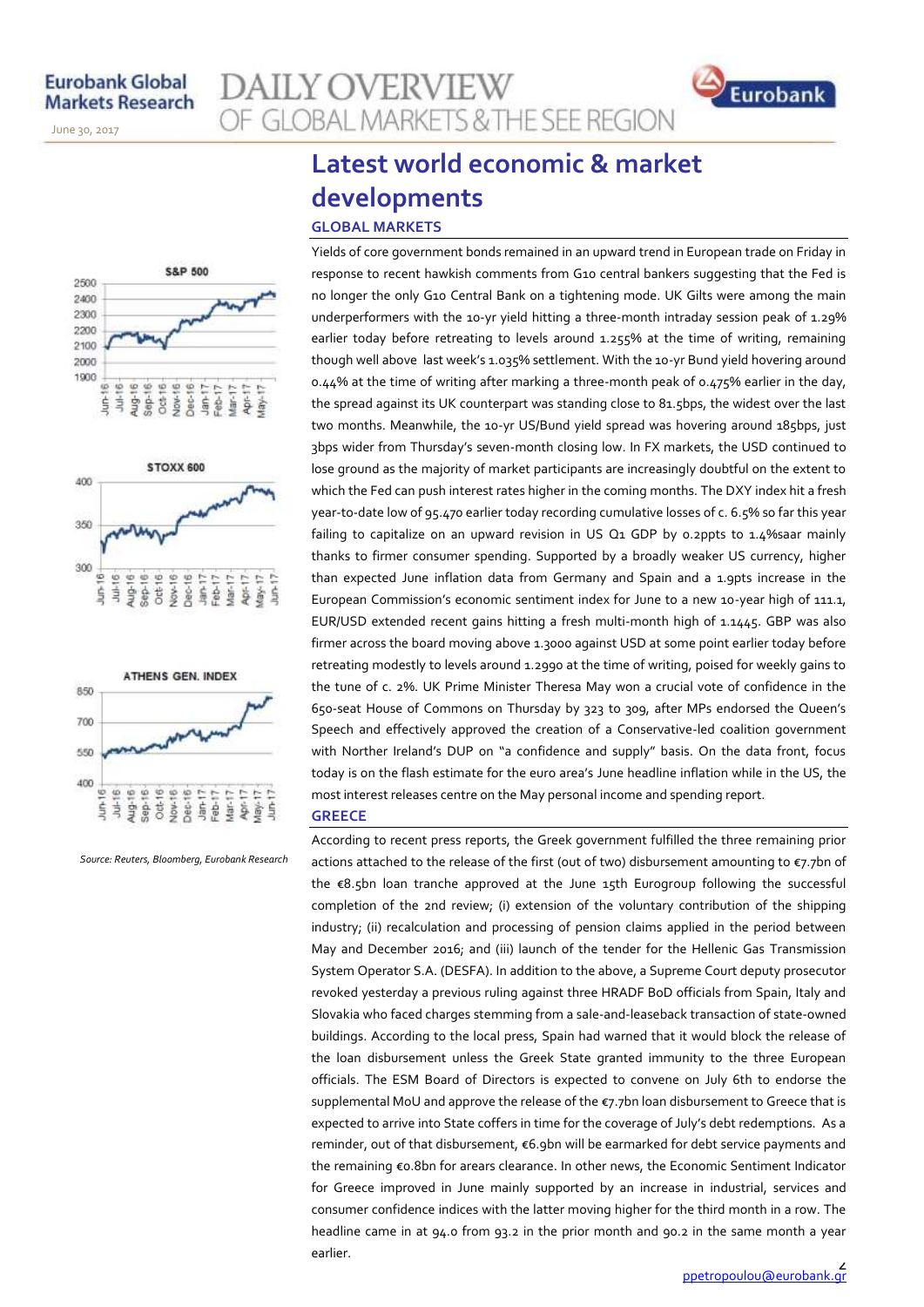November 14, 2013

June 30, 2017

| <b>BULGARIA: Indicators</b> | 2015   | 2016e   | <b>2017f</b> |
|-----------------------------|--------|---------|--------------|
| Real GDP growth %           | 3.6    | 3.5     | 3.0          |
| $CPI$ (pa, yoy %)           | $-0.1$ | $-0.7$  | 0.6          |
| <b>Budget Balance/GDP*</b>  | $-2.9$ | $-0.8$  | $-14$        |
| Current Account/GDP         | 0.4    | 30      | 1.5          |
| <b>EUR/BGN</b> (eop)        |        | 1.9558  |              |
|                             | 2016   | current | - 2017       |
| Policy Rate (eop)           |        | N/A     |              |

*\* on a cash basis*

*Source: Reuters, Bloomberg, Eurobank Research, National Authorities*

| <b>CYPRUS: Indicators</b>  | 2015   | 2016e  | <b>2017f</b> |
|----------------------------|--------|--------|--------------|
| Real GDP growth %          | 17     | 28     | 3.0          |
| НІСР (ра, уоу %)           | $-1.5$ | $-11$  | 0.5          |
| <b>Budget Balance/GDP*</b> | 0.0    | $-0.3$ | -0.6         |
| Current Account/GDP        | $-3.0$ | $-2.8$ | $-3.3$       |
| * ESA 2010                 |        |        |              |

*Source: Reuters, Bloomberg, Eurobank Research, National Authorities*

| $\sim$ |  |  | the control of the con- |
|--------|--|--|-------------------------|
|        |  |  |                         |

| <b>ROMANIA: Indicators</b>  | 2015   | 2016e   | <b>2017f</b> |
|-----------------------------|--------|---------|--------------|
| Real GDP growth %           | 3.7    | 5.0     | 3.5          |
| CPI (pa, yoy %)             | $-0.6$ | $-1.8$  | 1.5          |
| <b>Budget Balance/GDP *</b> | $-1.9$ | $-28$   | $-3.7$       |
| Current Account/GDP         | $-1.1$ | $-3.0$  | $-3.2$       |
| <b>EUR/RON (eop)</b>        | 4.48   | 4.54    | 4.60         |
|                             | 2016   | current | 2017         |
| Policy Rate (eop)           | 1.75   | 1.75    | 1.75         |
| * on a cash basis           |        |         |              |

*Source: Reuters, Bloomberg, Eurobank Research, National Authorities*

| <b>SERBIA: Indicators</b>                    | 2015   | 2016e   | 2017f  |
|----------------------------------------------|--------|---------|--------|
| Real GDP growth %                            | 0.8    | 2.8     | 3.0    |
| $CPI$ (pa, yoy %)                            | 1.9    | 12      | 2.1    |
| <b>Budget Balance/GDP</b>                    | $-3.7$ | $-14$   | $-1.3$ |
| Current Account/GDP                          | $-4.7$ | $-4.0$  | $-3.9$ |
| EUR/RSD (eop)                                | 121.38 | 123.40  | 125.5  |
|                                              | 2016   | current | 2017   |
| Policy Rate (eop)                            | 4.00   | 4.00    | 4.00   |
| Course Boutors, Bloomborn, Furchank Bosonich |        |         |        |

*Source: Reuters, Bloomberg, Eurobank Research, National Authorities*



|                 | <b>Credit Ratings</b> |       |             |
|-----------------|-----------------------|-------|-------------|
| L-T ccv         | Moody's               | S&P   | Fitch       |
| <b>SERBIA</b>   | Ba3                   | RR-   | RR-         |
| <b>ROMANIA</b>  | Baa3                  | RRR-  | RRR-        |
| <b>BULGARIA</b> | Baa2                  | $BB+$ | <b>BBB-</b> |
| <b>CYPRUS</b>   | R1                    | $BB+$ | RR-         |

*Source: Reuters, Bloomberg, Eurobank Research*

### **Latest economic & market developments in the CESEE region**

### **ROMANIA**

**Y OVERVIEW** 

**GLOBAL MARKETS & THE SEE REGION** 

The Economic Sentiment Index (ESI) softened a bit to 105.4 in June down from 105.9 in May. Looking at the breakdown of the survey, a deterioration on the retail and services components, by 5.6 points and 1 point respectively, was the main driver as the modest gains in industrial and consumer sentiment indicators were not enough to fully compensate. Overall, the ESI index stands very close to the post Lehman Brothers period high reading recorded in May. The improvement in the headline index so far in the past twelve months has been driven by strong gains in consumer confidence. The consumer confidence index surged to an all-time high in last March, the highest since the beginning of the series in 2001 and has stayed close to it in the last months. The strong gains in consumer confidence are rooted in the expansionary fiscal policy followed which has resulted in wage growth rallying in double digits-Romania has the highest real wage growth in EU-28- and has spurred optimism to households about their current and future financial situation. From that point of view, the June reading implies that private consumption and subsequently GDP growth are set to remain relatively strong in Q2-2017. Recall that, GDP growth dynamics surprised to the upside in Q1-2017. GDP growth came at +1.7% QoQ/+5.6% YoY in seasonally adjusted terms, +5.7% YoY in unadjusted terms significantly above analysts' consensus expectations. From a demand side point view, private consumption accounted for the bulk of it (4.8ppts).

[igkionis@eurobank.gr](mailto:igkionis@eurobank.gr)

Eurobank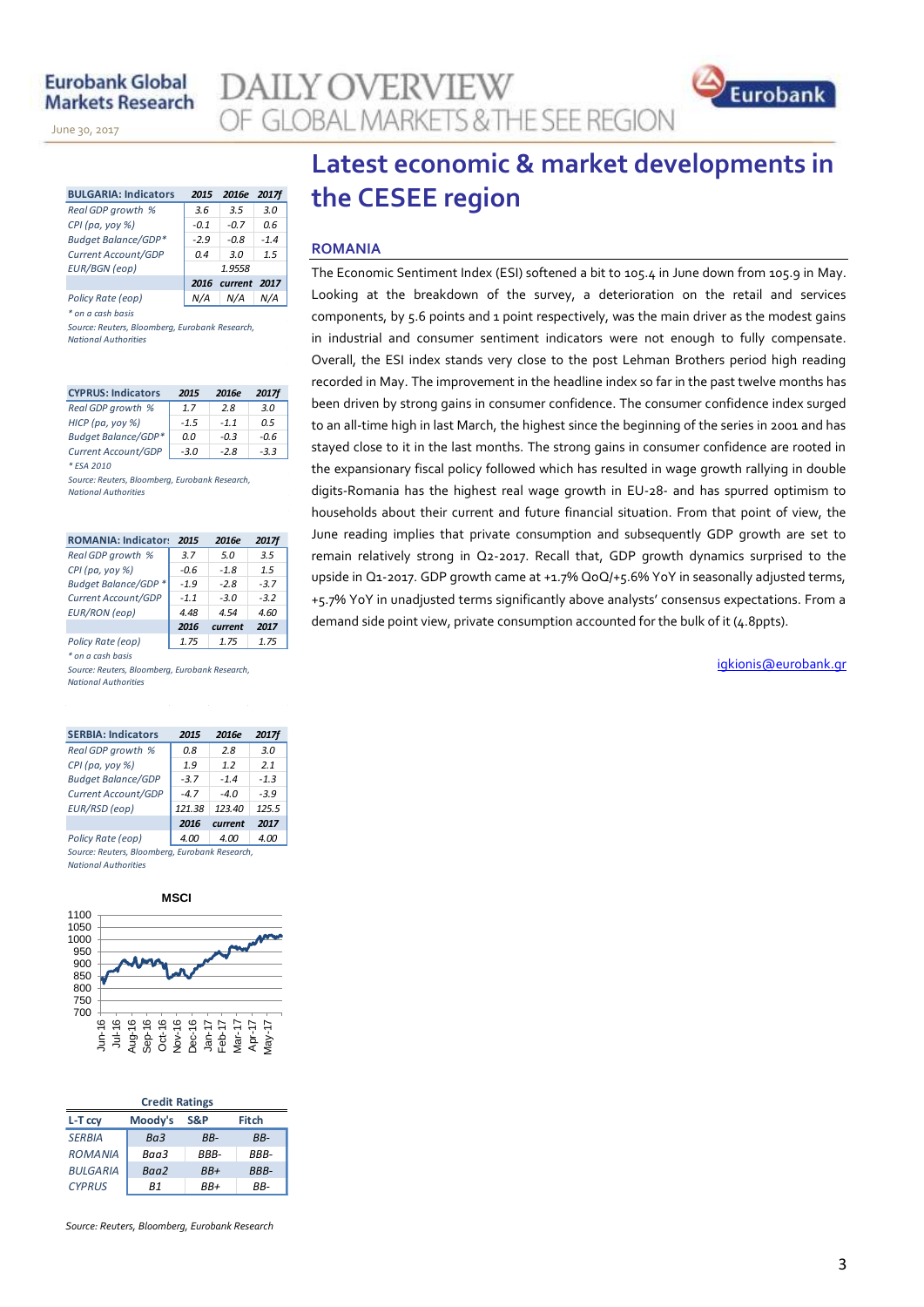### **Eurobank Global Markets Research**

June 30, 2017

**DAILY OVERVIEW**<br>OF GLOBAL MARKETS & THE SEE REGION



November 14, 2013

| <b>Stock markets</b><br><b>FOREX</b><br><b>Commodities</b><br><b>Government Bonds</b>                                                            |                  |
|--------------------------------------------------------------------------------------------------------------------------------------------------|------------------|
|                                                                                                                                                  |                  |
| (yields)<br><b>AYTD</b><br><b>AYTD bps</b><br><b>AYTD</b><br><b>ADbps</b><br>ΔD<br>ΔD<br>Last<br>ΔD<br>Last<br>Last<br>Last                      | <b>AYTD</b>      |
| $-0.9%$<br>8.1%<br>EUR/USD<br>2419.70<br>1.1394<br>$-0.4%$<br>2.26<br>S&P 500<br>8.3%<br>$UST - 10vr$<br>1244<br>0<br>GOLD<br>-18                | 8.0% <br>$-0.1%$ |
| Nikkei 225<br>GBP/USD<br>$-0.9%$<br>1.2982<br>4.8%<br>$-0.2%$<br>Bund-10vr<br>0.43<br><b>BRENT CRUDE</b><br>20033.43<br>5.1%<br>48<br>23<br>$-2$ | 0.9%<br>$-15.8%$ |
| 0.2%<br>0.2%<br>0.09<br>5.6%<br>USD/JPY<br>2853<br>111.92<br>STOXX 600<br>381.52<br>4.5%<br>JGB - 10vr<br><b>LMEX</b>                            | 1.1%<br>7.3%     |

### **CESEE MARKETS**

| <b>Money Market</b><br><b>Money Market</b><br><b>Money Market</b><br><b>ADbps</b><br>∆YTD bps<br>Last<br><b>ADbps</b><br><b>AYTD bps</b><br><b>ADbps</b><br><b>AYTD bps</b><br><b>BELIBOR</b><br>Last<br><b>ROBOR</b><br>SOFIBOR<br>Last<br>2.97<br>0.68<br>T/N<br>0<br>$-3$<br>O/N<br>9<br><b>LEONIA</b><br>$-0.27$<br>$-4$<br>$-27$<br>12<br>$-6$<br>0<br>$\overline{2}$<br>$\boldsymbol{o}$<br>0<br>1-week<br>3.11<br>1-month<br>0.65<br>$-11$<br>1-month<br>$-0.17$<br>3.32<br>0<br>$-3$<br>0.86<br>0<br>$-0.08$<br>0<br>3-month<br>$-4$<br>$3$ -month<br>$-1$<br>1-month<br>0<br>$\overline{7}$<br>1.04<br>$\mathbf{1}$<br>$-7$<br>0<br>$-3$<br>3-month<br>3.54<br>6-month<br>6-month<br>0.04<br>9<br>1.21<br>3.75<br>0<br>$\mathbf{1}$<br>$-4$<br>0.42<br>0<br>$\mathbf{1}$<br>6-month<br>12-month<br>12-month<br><b>RS Local Bonds</b><br><b>RO Local Bonds</b><br><b>BG Local Bonds</b><br><b>ADbps</b><br><b>ADbps</b><br><b>AYTD bps</b><br><b>ADbps</b><br><b>∆YTD bps</b><br>Last<br><b>∆YTD bps</b><br>Last<br>(yields)<br>Last<br>$-0.07$<br>3Y RSD<br>4.86<br>0<br>$-17$<br>3Y RON<br>1.35<br>2<br>$-27$<br>3Y BGN<br>$\mathbf{1}$<br>$-22$<br>5Y RSD<br>5.22<br>0<br>$-14$<br>5Y RON<br>2.33<br>4<br>$-19$<br>5Y BGN<br>3<br>$-32$<br>0.18<br>5.49<br>$-10$<br>$-14$<br>10Y RON<br>3.52<br>6<br>$-13$<br>10Y BGN<br>0<br>$-38$<br>7Y RSD<br>1.52<br><b>RS Eurobonds</b><br><b>RO Eurobonds</b><br><b>BG Eurobonds</b><br><b>ADbps</b><br><b>∆YTD bps</b><br><b>ADbps</b><br><b>∆YTD bps</b><br><b>ADbps</b><br><b>∆YTD bps</b><br>Last<br>Last<br>Last<br>1.90<br>USD Nov-17<br>1.92<br>$-2$<br><b>EUR Oct-25</b><br>3<br>$-24$<br>EUR Jul-17<br>$-7.50$<br>$-3$<br>$-722$<br>$-41$<br>$\boldsymbol{o}$<br>$-7$<br>$-59$<br>$-45$<br>6.34<br>USD Jan-24<br>3.26<br>#N/A N/A<br>1.23<br>$\boldsymbol{o}$<br>USD Nov-24<br><b>EUR Sep-24</b><br><b>CDS</b><br><b>CDS</b><br><b>CDS</b><br>Last<br><b>ADbps</b><br>∆YTD bps<br>Last<br><b>ADbps</b><br>∆YTD bps<br>Last<br><b>ADbps</b><br>∆YTD bps<br>151<br>0<br>$-57$<br>109<br>5-year<br>113<br>$\overline{2}$<br>$-39$<br>5-year<br>5-year<br>1<br>0<br>$\mathbf{1}$<br>201<br>$-1$<br>$-55$<br>153<br>0<br>163<br>$\overline{2}$<br>$-31$<br>10-year<br>$10$ -year<br>10-year<br><b>STOCKS</b><br><b>STOCKS</b><br>ΔD<br><b>AYTD</b><br>ΔD<br><b>AYTD</b><br>ΔD<br><b>AYTD</b><br>Last<br>Last<br>Last<br>$-0.04%$<br>7864.6<br>713.8<br>$-0.50%$<br><b>BET</b><br>0.11%<br>11.00%<br><b>SOFIX</b><br>703.4<br>0.13%<br>19.94%<br>BELEX15<br><b>FOREX</b><br><b>FOREX</b><br><b>FOREX</b><br>ΔD<br><b>AYTD</b><br>ΔD<br><b>AYTD</b><br><b>AYTD</b><br>Last<br>Last<br>Last<br>ΔD<br><b>EUR/RSD</b><br>120.58<br>0.36%<br>2.39%<br><b>EUR/RON</b><br>4.5559<br>0.31%<br>$-0.37%$<br>USD/BGN<br>1.7167<br>$-0.41%$<br>8.25%<br><b>BET Index</b><br><b>SOFIX Index</b><br><b>BELEX15 Index</b><br>9400<br>700<br>800<br>8900<br>650<br>750<br>8400 |
|--------------------------------------------------------------------------------------------------------------------------------------------------------------------------------------------------------------------------------------------------------------------------------------------------------------------------------------------------------------------------------------------------------------------------------------------------------------------------------------------------------------------------------------------------------------------------------------------------------------------------------------------------------------------------------------------------------------------------------------------------------------------------------------------------------------------------------------------------------------------------------------------------------------------------------------------------------------------------------------------------------------------------------------------------------------------------------------------------------------------------------------------------------------------------------------------------------------------------------------------------------------------------------------------------------------------------------------------------------------------------------------------------------------------------------------------------------------------------------------------------------------------------------------------------------------------------------------------------------------------------------------------------------------------------------------------------------------------------------------------------------------------------------------------------------------------------------------------------------------------------------------------------------------------------------------------------------------------------------------------------------------------------------------------------------------------------------------------------------------------------------------------------------------------------------------------------------------------------------------------------------------------------------------------------------------------------------------------------------------------------------------------------------------------------------------------------------------------------------------------------------------------------------------------------------------------------------------------------------------------------------------------------------------------------------------------------------------------------------------------------------------------------------------------------------------------------------------------------------------------------------------------------------------------|
|                                                                                                                                                                                                                                                                                                                                                                                                                                                                                                                                                                                                                                                                                                                                                                                                                                                                                                                                                                                                                                                                                                                                                                                                                                                                                                                                                                                                                                                                                                                                                                                                                                                                                                                                                                                                                                                                                                                                                                                                                                                                                                                                                                                                                                                                                                                                                                                                                                                                                                                                                                                                                                                                                                                                                                                                                                                                                                                    |
|                                                                                                                                                                                                                                                                                                                                                                                                                                                                                                                                                                                                                                                                                                                                                                                                                                                                                                                                                                                                                                                                                                                                                                                                                                                                                                                                                                                                                                                                                                                                                                                                                                                                                                                                                                                                                                                                                                                                                                                                                                                                                                                                                                                                                                                                                                                                                                                                                                                                                                                                                                                                                                                                                                                                                                                                                                                                                                                    |
| <b>STOCKS</b>                                                                                                                                                                                                                                                                                                                                                                                                                                                                                                                                                                                                                                                                                                                                                                                                                                                                                                                                                                                                                                                                                                                                                                                                                                                                                                                                                                                                                                                                                                                                                                                                                                                                                                                                                                                                                                                                                                                                                                                                                                                                                                                                                                                                                                                                                                                                                                                                                                                                                                                                                                                                                                                                                                                                                                                                                                                                                                      |
|                                                                                                                                                                                                                                                                                                                                                                                                                                                                                                                                                                                                                                                                                                                                                                                                                                                                                                                                                                                                                                                                                                                                                                                                                                                                                                                                                                                                                                                                                                                                                                                                                                                                                                                                                                                                                                                                                                                                                                                                                                                                                                                                                                                                                                                                                                                                                                                                                                                                                                                                                                                                                                                                                                                                                                                                                                                                                                                    |
|                                                                                                                                                                                                                                                                                                                                                                                                                                                                                                                                                                                                                                                                                                                                                                                                                                                                                                                                                                                                                                                                                                                                                                                                                                                                                                                                                                                                                                                                                                                                                                                                                                                                                                                                                                                                                                                                                                                                                                                                                                                                                                                                                                                                                                                                                                                                                                                                                                                                                                                                                                                                                                                                                                                                                                                                                                                                                                                    |
|                                                                                                                                                                                                                                                                                                                                                                                                                                                                                                                                                                                                                                                                                                                                                                                                                                                                                                                                                                                                                                                                                                                                                                                                                                                                                                                                                                                                                                                                                                                                                                                                                                                                                                                                                                                                                                                                                                                                                                                                                                                                                                                                                                                                                                                                                                                                                                                                                                                                                                                                                                                                                                                                                                                                                                                                                                                                                                                    |
|                                                                                                                                                                                                                                                                                                                                                                                                                                                                                                                                                                                                                                                                                                                                                                                                                                                                                                                                                                                                                                                                                                                                                                                                                                                                                                                                                                                                                                                                                                                                                                                                                                                                                                                                                                                                                                                                                                                                                                                                                                                                                                                                                                                                                                                                                                                                                                                                                                                                                                                                                                                                                                                                                                                                                                                                                                                                                                                    |
|                                                                                                                                                                                                                                                                                                                                                                                                                                                                                                                                                                                                                                                                                                                                                                                                                                                                                                                                                                                                                                                                                                                                                                                                                                                                                                                                                                                                                                                                                                                                                                                                                                                                                                                                                                                                                                                                                                                                                                                                                                                                                                                                                                                                                                                                                                                                                                                                                                                                                                                                                                                                                                                                                                                                                                                                                                                                                                                    |
|                                                                                                                                                                                                                                                                                                                                                                                                                                                                                                                                                                                                                                                                                                                                                                                                                                                                                                                                                                                                                                                                                                                                                                                                                                                                                                                                                                                                                                                                                                                                                                                                                                                                                                                                                                                                                                                                                                                                                                                                                                                                                                                                                                                                                                                                                                                                                                                                                                                                                                                                                                                                                                                                                                                                                                                                                                                                                                                    |
|                                                                                                                                                                                                                                                                                                                                                                                                                                                                                                                                                                                                                                                                                                                                                                                                                                                                                                                                                                                                                                                                                                                                                                                                                                                                                                                                                                                                                                                                                                                                                                                                                                                                                                                                                                                                                                                                                                                                                                                                                                                                                                                                                                                                                                                                                                                                                                                                                                                                                                                                                                                                                                                                                                                                                                                                                                                                                                                    |
|                                                                                                                                                                                                                                                                                                                                                                                                                                                                                                                                                                                                                                                                                                                                                                                                                                                                                                                                                                                                                                                                                                                                                                                                                                                                                                                                                                                                                                                                                                                                                                                                                                                                                                                                                                                                                                                                                                                                                                                                                                                                                                                                                                                                                                                                                                                                                                                                                                                                                                                                                                                                                                                                                                                                                                                                                                                                                                                    |
|                                                                                                                                                                                                                                                                                                                                                                                                                                                                                                                                                                                                                                                                                                                                                                                                                                                                                                                                                                                                                                                                                                                                                                                                                                                                                                                                                                                                                                                                                                                                                                                                                                                                                                                                                                                                                                                                                                                                                                                                                                                                                                                                                                                                                                                                                                                                                                                                                                                                                                                                                                                                                                                                                                                                                                                                                                                                                                                    |
|                                                                                                                                                                                                                                                                                                                                                                                                                                                                                                                                                                                                                                                                                                                                                                                                                                                                                                                                                                                                                                                                                                                                                                                                                                                                                                                                                                                                                                                                                                                                                                                                                                                                                                                                                                                                                                                                                                                                                                                                                                                                                                                                                                                                                                                                                                                                                                                                                                                                                                                                                                                                                                                                                                                                                                                                                                                                                                                    |
|                                                                                                                                                                                                                                                                                                                                                                                                                                                                                                                                                                                                                                                                                                                                                                                                                                                                                                                                                                                                                                                                                                                                                                                                                                                                                                                                                                                                                                                                                                                                                                                                                                                                                                                                                                                                                                                                                                                                                                                                                                                                                                                                                                                                                                                                                                                                                                                                                                                                                                                                                                                                                                                                                                                                                                                                                                                                                                                    |
|                                                                                                                                                                                                                                                                                                                                                                                                                                                                                                                                                                                                                                                                                                                                                                                                                                                                                                                                                                                                                                                                                                                                                                                                                                                                                                                                                                                                                                                                                                                                                                                                                                                                                                                                                                                                                                                                                                                                                                                                                                                                                                                                                                                                                                                                                                                                                                                                                                                                                                                                                                                                                                                                                                                                                                                                                                                                                                                    |
|                                                                                                                                                                                                                                                                                                                                                                                                                                                                                                                                                                                                                                                                                                                                                                                                                                                                                                                                                                                                                                                                                                                                                                                                                                                                                                                                                                                                                                                                                                                                                                                                                                                                                                                                                                                                                                                                                                                                                                                                                                                                                                                                                                                                                                                                                                                                                                                                                                                                                                                                                                                                                                                                                                                                                                                                                                                                                                                    |
|                                                                                                                                                                                                                                                                                                                                                                                                                                                                                                                                                                                                                                                                                                                                                                                                                                                                                                                                                                                                                                                                                                                                                                                                                                                                                                                                                                                                                                                                                                                                                                                                                                                                                                                                                                                                                                                                                                                                                                                                                                                                                                                                                                                                                                                                                                                                                                                                                                                                                                                                                                                                                                                                                                                                                                                                                                                                                                                    |
|                                                                                                                                                                                                                                                                                                                                                                                                                                                                                                                                                                                                                                                                                                                                                                                                                                                                                                                                                                                                                                                                                                                                                                                                                                                                                                                                                                                                                                                                                                                                                                                                                                                                                                                                                                                                                                                                                                                                                                                                                                                                                                                                                                                                                                                                                                                                                                                                                                                                                                                                                                                                                                                                                                                                                                                                                                                                                                                    |
|                                                                                                                                                                                                                                                                                                                                                                                                                                                                                                                                                                                                                                                                                                                                                                                                                                                                                                                                                                                                                                                                                                                                                                                                                                                                                                                                                                                                                                                                                                                                                                                                                                                                                                                                                                                                                                                                                                                                                                                                                                                                                                                                                                                                                                                                                                                                                                                                                                                                                                                                                                                                                                                                                                                                                                                                                                                                                                                    |
|                                                                                                                                                                                                                                                                                                                                                                                                                                                                                                                                                                                                                                                                                                                                                                                                                                                                                                                                                                                                                                                                                                                                                                                                                                                                                                                                                                                                                                                                                                                                                                                                                                                                                                                                                                                                                                                                                                                                                                                                                                                                                                                                                                                                                                                                                                                                                                                                                                                                                                                                                                                                                                                                                                                                                                                                                                                                                                                    |
|                                                                                                                                                                                                                                                                                                                                                                                                                                                                                                                                                                                                                                                                                                                                                                                                                                                                                                                                                                                                                                                                                                                                                                                                                                                                                                                                                                                                                                                                                                                                                                                                                                                                                                                                                                                                                                                                                                                                                                                                                                                                                                                                                                                                                                                                                                                                                                                                                                                                                                                                                                                                                                                                                                                                                                                                                                                                                                                    |
|                                                                                                                                                                                                                                                                                                                                                                                                                                                                                                                                                                                                                                                                                                                                                                                                                                                                                                                                                                                                                                                                                                                                                                                                                                                                                                                                                                                                                                                                                                                                                                                                                                                                                                                                                                                                                                                                                                                                                                                                                                                                                                                                                                                                                                                                                                                                                                                                                                                                                                                                                                                                                                                                                                                                                                                                                                                                                                                    |
|                                                                                                                                                                                                                                                                                                                                                                                                                                                                                                                                                                                                                                                                                                                                                                                                                                                                                                                                                                                                                                                                                                                                                                                                                                                                                                                                                                                                                                                                                                                                                                                                                                                                                                                                                                                                                                                                                                                                                                                                                                                                                                                                                                                                                                                                                                                                                                                                                                                                                                                                                                                                                                                                                                                                                                                                                                                                                                                    |
|                                                                                                                                                                                                                                                                                                                                                                                                                                                                                                                                                                                                                                                                                                                                                                                                                                                                                                                                                                                                                                                                                                                                                                                                                                                                                                                                                                                                                                                                                                                                                                                                                                                                                                                                                                                                                                                                                                                                                                                                                                                                                                                                                                                                                                                                                                                                                                                                                                                                                                                                                                                                                                                                                                                                                                                                                                                                                                                    |
|                                                                                                                                                                                                                                                                                                                                                                                                                                                                                                                                                                                                                                                                                                                                                                                                                                                                                                                                                                                                                                                                                                                                                                                                                                                                                                                                                                                                                                                                                                                                                                                                                                                                                                                                                                                                                                                                                                                                                                                                                                                                                                                                                                                                                                                                                                                                                                                                                                                                                                                                                                                                                                                                                                                                                                                                                                                                                                                    |
|                                                                                                                                                                                                                                                                                                                                                                                                                                                                                                                                                                                                                                                                                                                                                                                                                                                                                                                                                                                                                                                                                                                                                                                                                                                                                                                                                                                                                                                                                                                                                                                                                                                                                                                                                                                                                                                                                                                                                                                                                                                                                                                                                                                                                                                                                                                                                                                                                                                                                                                                                                                                                                                                                                                                                                                                                                                                                                                    |
|                                                                                                                                                                                                                                                                                                                                                                                                                                                                                                                                                                                                                                                                                                                                                                                                                                                                                                                                                                                                                                                                                                                                                                                                                                                                                                                                                                                                                                                                                                                                                                                                                                                                                                                                                                                                                                                                                                                                                                                                                                                                                                                                                                                                                                                                                                                                                                                                                                                                                                                                                                                                                                                                                                                                                                                                                                                                                                                    |
|                                                                                                                                                                                                                                                                                                                                                                                                                                                                                                                                                                                                                                                                                                                                                                                                                                                                                                                                                                                                                                                                                                                                                                                                                                                                                                                                                                                                                                                                                                                                                                                                                                                                                                                                                                                                                                                                                                                                                                                                                                                                                                                                                                                                                                                                                                                                                                                                                                                                                                                                                                                                                                                                                                                                                                                                                                                                                                                    |
| 600                                                                                                                                                                                                                                                                                                                                                                                                                                                                                                                                                                                                                                                                                                                                                                                                                                                                                                                                                                                                                                                                                                                                                                                                                                                                                                                                                                                                                                                                                                                                                                                                                                                                                                                                                                                                                                                                                                                                                                                                                                                                                                                                                                                                                                                                                                                                                                                                                                                                                                                                                                                                                                                                                                                                                                                                                                                                                                                |
| 7900<br>700<br>550                                                                                                                                                                                                                                                                                                                                                                                                                                                                                                                                                                                                                                                                                                                                                                                                                                                                                                                                                                                                                                                                                                                                                                                                                                                                                                                                                                                                                                                                                                                                                                                                                                                                                                                                                                                                                                                                                                                                                                                                                                                                                                                                                                                                                                                                                                                                                                                                                                                                                                                                                                                                                                                                                                                                                                                                                                                                                                 |
| 7400<br>650<br>500<br>6900                                                                                                                                                                                                                                                                                                                                                                                                                                                                                                                                                                                                                                                                                                                                                                                                                                                                                                                                                                                                                                                                                                                                                                                                                                                                                                                                                                                                                                                                                                                                                                                                                                                                                                                                                                                                                                                                                                                                                                                                                                                                                                                                                                                                                                                                                                                                                                                                                                                                                                                                                                                                                                                                                                                                                                                                                                                                                         |
| 600<br>450<br>6400                                                                                                                                                                                                                                                                                                                                                                                                                                                                                                                                                                                                                                                                                                                                                                                                                                                                                                                                                                                                                                                                                                                                                                                                                                                                                                                                                                                                                                                                                                                                                                                                                                                                                                                                                                                                                                                                                                                                                                                                                                                                                                                                                                                                                                                                                                                                                                                                                                                                                                                                                                                                                                                                                                                                                                                                                                                                                                 |
| 5900<br>400<br>550                                                                                                                                                                                                                                                                                                                                                                                                                                                                                                                                                                                                                                                                                                                                                                                                                                                                                                                                                                                                                                                                                                                                                                                                                                                                                                                                                                                                                                                                                                                                                                                                                                                                                                                                                                                                                                                                                                                                                                                                                                                                                                                                                                                                                                                                                                                                                                                                                                                                                                                                                                                                                                                                                                                                                                                                                                                                                                 |
| Aug-16<br>$J$ un-16<br>Dec-16<br>Oct-16<br>Aug-16<br>Dec-16<br>$J$ un-17<br>$J$ un-16<br>Oct-16<br>Jun-16<br>Apr-17<br>Feb-17<br>Dec-16<br>Feb-17<br>Apr-17<br>Mar-17<br>$J$ un-17                                                                                                                                                                                                                                                                                                                                                                                                                                                                                                                                                                                                                                                                                                                                                                                                                                                                                                                                                                                                                                                                                                                                                                                                                                                                                                                                                                                                                                                                                                                                                                                                                                                                                                                                                                                                                                                                                                                                                                                                                                                                                                                                                                                                                                                                                                                                                                                                                                                                                                                                                                                                                                                                                                                                 |
| $Sep-16$                                                                                                                                                                                                                                                                                                                                                                                                                                                                                                                                                                                                                                                                                                                                                                                                                                                                                                                                                                                                                                                                                                                                                                                                                                                                                                                                                                                                                                                                                                                                                                                                                                                                                                                                                                                                                                                                                                                                                                                                                                                                                                                                                                                                                                                                                                                                                                                                                                                                                                                                                                                                                                                                                                                                                                                                                                                                                                           |
| <b>EUR/RON</b><br><b>USD/BGN</b><br><b>EUR/RSD</b>                                                                                                                                                                                                                                                                                                                                                                                                                                                                                                                                                                                                                                                                                                                                                                                                                                                                                                                                                                                                                                                                                                                                                                                                                                                                                                                                                                                                                                                                                                                                                                                                                                                                                                                                                                                                                                                                                                                                                                                                                                                                                                                                                                                                                                                                                                                                                                                                                                                                                                                                                                                                                                                                                                                                                                                                                                                                 |
| 4.65<br>1.90<br>126                                                                                                                                                                                                                                                                                                                                                                                                                                                                                                                                                                                                                                                                                                                                                                                                                                                                                                                                                                                                                                                                                                                                                                                                                                                                                                                                                                                                                                                                                                                                                                                                                                                                                                                                                                                                                                                                                                                                                                                                                                                                                                                                                                                                                                                                                                                                                                                                                                                                                                                                                                                                                                                                                                                                                                                                                                                                                                |
| 4.60<br>1.85                                                                                                                                                                                                                                                                                                                                                                                                                                                                                                                                                                                                                                                                                                                                                                                                                                                                                                                                                                                                                                                                                                                                                                                                                                                                                                                                                                                                                                                                                                                                                                                                                                                                                                                                                                                                                                                                                                                                                                                                                                                                                                                                                                                                                                                                                                                                                                                                                                                                                                                                                                                                                                                                                                                                                                                                                                                                                                       |
| 4.55<br>124<br>1.80<br>4.50                                                                                                                                                                                                                                                                                                                                                                                                                                                                                                                                                                                                                                                                                                                                                                                                                                                                                                                                                                                                                                                                                                                                                                                                                                                                                                                                                                                                                                                                                                                                                                                                                                                                                                                                                                                                                                                                                                                                                                                                                                                                                                                                                                                                                                                                                                                                                                                                                                                                                                                                                                                                                                                                                                                                                                                                                                                                                        |
| 1.75<br>4.45                                                                                                                                                                                                                                                                                                                                                                                                                                                                                                                                                                                                                                                                                                                                                                                                                                                                                                                                                                                                                                                                                                                                                                                                                                                                                                                                                                                                                                                                                                                                                                                                                                                                                                                                                                                                                                                                                                                                                                                                                                                                                                                                                                                                                                                                                                                                                                                                                                                                                                                                                                                                                                                                                                                                                                                                                                                                                                       |
| 122<br>4.40<br>1.70                                                                                                                                                                                                                                                                                                                                                                                                                                                                                                                                                                                                                                                                                                                                                                                                                                                                                                                                                                                                                                                                                                                                                                                                                                                                                                                                                                                                                                                                                                                                                                                                                                                                                                                                                                                                                                                                                                                                                                                                                                                                                                                                                                                                                                                                                                                                                                                                                                                                                                                                                                                                                                                                                                                                                                                                                                                                                                |
| 4.35<br>1.65<br>120                                                                                                                                                                                                                                                                                                                                                                                                                                                                                                                                                                                                                                                                                                                                                                                                                                                                                                                                                                                                                                                                                                                                                                                                                                                                                                                                                                                                                                                                                                                                                                                                                                                                                                                                                                                                                                                                                                                                                                                                                                                                                                                                                                                                                                                                                                                                                                                                                                                                                                                                                                                                                                                                                                                                                                                                                                                                                                |
| $J$ un-16<br>$Sep-16$<br>Dec-16<br>$J$ un-17<br>Mar-17                                                                                                                                                                                                                                                                                                                                                                                                                                                                                                                                                                                                                                                                                                                                                                                                                                                                                                                                                                                                                                                                                                                                                                                                                                                                                                                                                                                                                                                                                                                                                                                                                                                                                                                                                                                                                                                                                                                                                                                                                                                                                                                                                                                                                                                                                                                                                                                                                                                                                                                                                                                                                                                                                                                                                                                                                                                             |
| $J$ un-16<br>$J$ un-16<br>$Sep-16$<br>Dec-16<br>$J$ un-17<br>Dec-16<br>$Sep-16$<br>Mar-17<br>$J$ un-17<br>Mar-17                                                                                                                                                                                                                                                                                                                                                                                                                                                                                                                                                                                                                                                                                                                                                                                                                                                                                                                                                                                                                                                                                                                                                                                                                                                                                                                                                                                                                                                                                                                                                                                                                                                                                                                                                                                                                                                                                                                                                                                                                                                                                                                                                                                                                                                                                                                                                                                                                                                                                                                                                                                                                                                                                                                                                                                                   |

*Source: Reuters, Bloomberg, Eurobank Economic Analysis and Financial Markets Research Data updated as of 12:10 EEST*